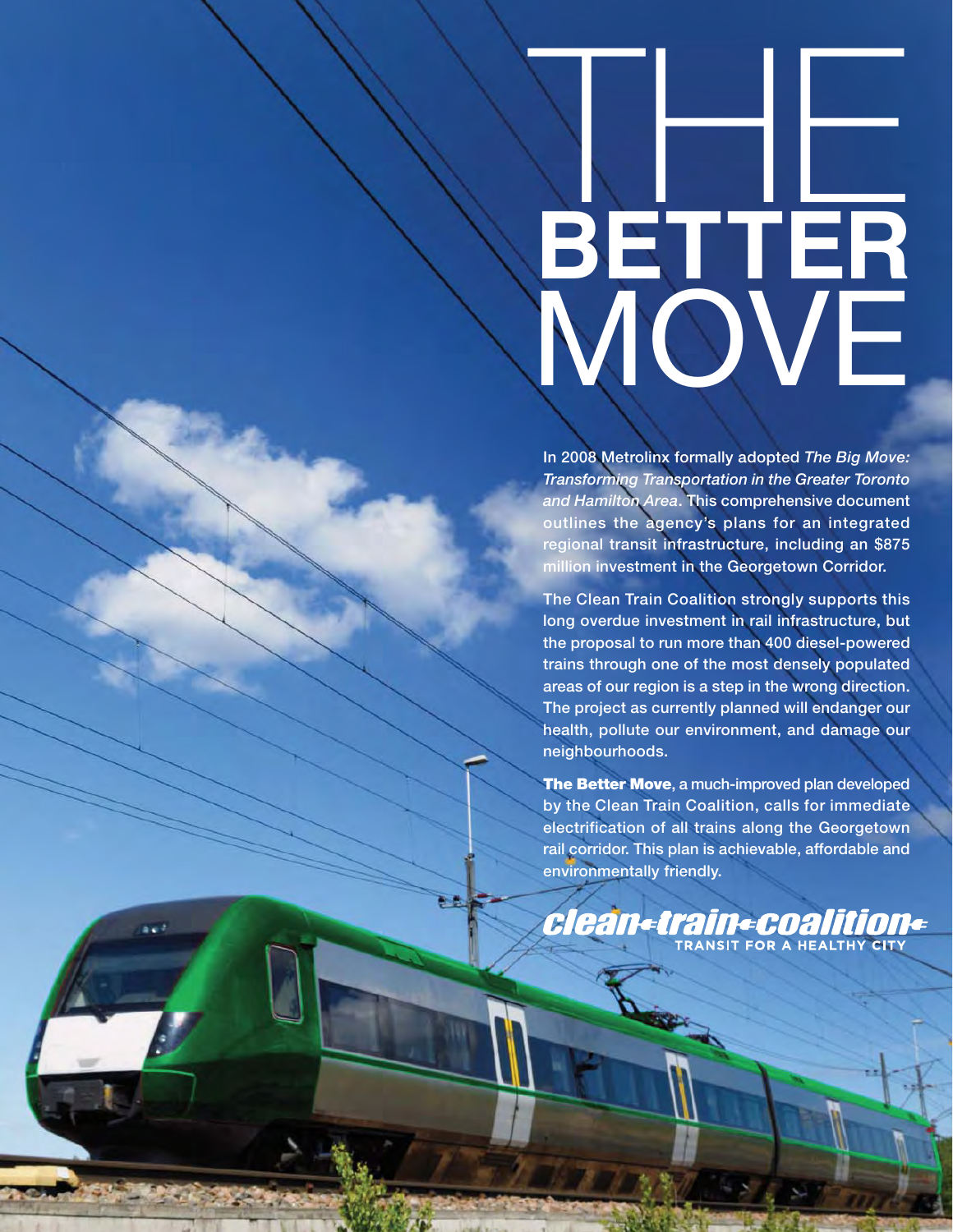#### THE METROLINX PROPOSAL FOR THE **ADVERSE HEALTH EFFECTS OF THE**<br>GEORGETOWN/PEARSON RAIL CORRIDOR **METROLINX DIESEL PROPOSAL GEORGETOWN/PEARSON RAIL CORRIDOR**

Metrolinx is proposing an eight-fold expansion of GO Transit service between Union Station and Georgetown and the addition of a direct rail link from Union Station to Pearson Airport. Currently, approximately 50 trains per day run through the corridor. At launch, Metrolinx will increase that number to 300 or more trains per day, with full service projecting up to 500 trains per day.

#### **But Metrolinx proposes the exclusive use of diesel locomotives. This will make it the single busiest diesel rail corridor on the planet.**



### **METROLINX DIESEL PROPOSAL**

Diesel locomotives harm human health. Diesel trains emit a number of harmful fumes and particulate matter linked to cardiovascular disease, respiratory disease, cancers and premature death (Canadian Medical Association and Toronto Public Health).

The fumes contain fine and ultra-fine particulate matter that accumulate in the lungs and pose an especially potent danger to children and the elderly. These particles can also enter the brain and potentially influence the central nervous system.

Nitrogen oxides (NOx) from diesel fumes have been linked to a variety of human health concerns, including effects on breathing and the respiratory system, damage to lung tissue, and premature death (US Environmental Protection Agency).

**The Georgetown rail corridor runs through ten heavily populated residential communities within Toronto city limits. Over 300,000 residents live within one kilometre of this corridor and more than 30,000 children attend schools within the same distance. There are 44 daycares and long-term care facilities within 300 metres of the tracks. All of these residents and children will be at risk.**

#### **ARGUMENTS AND TRUTHS**

**Argument: It's better to take a large number of people out of their cars and put them onto trains, even if those trains use diesel locomotives.**

In reality, diesel-powered trains are not always better. A 2007 study of the Chicago area found that the smog-forming nitrogen oxides (NOx) emitted annually by diesel locomotives alone were equivalent to the emissions of 23 million cars. Consider the fact that in 2008 there were only 21 million road motor vehicles registered in all of Canada!

#### **Argument: Metrolinx states that it will use clean diesel, which is much better for our health and environment than regular diesel.**

There is no such thing as "clean diesel." The cleanest standard, Tier 4, is indeed the least polluting form of diesel. But Metrolinx doesn't intend to use Tier 4 for any of its trains. Metrolinx hopes that the new air-rail link trains will be Tier 3, but these have not yet been purchased and the decision will be in the hands of a private operator. The bottom line is that the majority of train traffic on this corridor will be a combination of dangerous Tier 0, Tier 1 and Tier 2 diesels.

#### **Argument: Metrolinx states that it will electrify within 15 years. Metrolinx has argued that it can't afford to study and implement electrification for this corridor right now.**

The Lakeshore line has already been prioritized by the province for electrification, but only 136 trains per day will use that corridor, and it is far less densely populated. The Georgetown corridor, with three to four times as many diesel trains, is much more critical in terms of health impacts to nearby residents and schools. It should be made the number one priority for electrification immediately.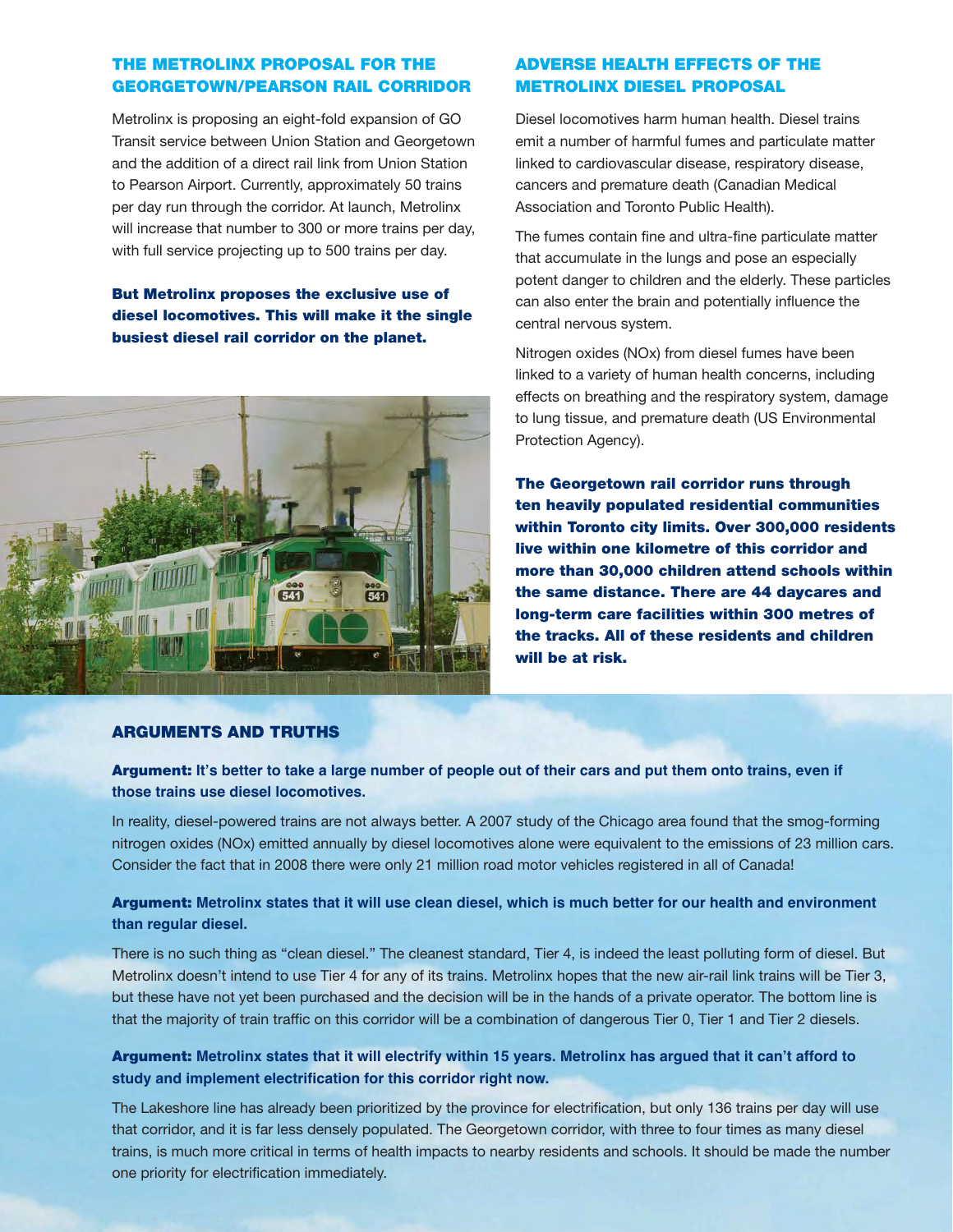## OUR PROPOSAL: THE BETTER MOVE

**The Clean Train Coalition urges Metrolinx and the province to immediately prioritize the electrification of the Georgetown/Pearson rail corridor. The affected region is densely populated and very vulnerable to the effects of diesel pollution. This warrants the immediate study and implementation of an electrified system—which will better support the needs of public transit in the growing corridor.**

#### **THE STRENGTHS OF ELECTRIFICATION**

#### **Health, Environment and Community**

*There are no local health or environmental impacts from electric trains.* Electric trains receive their power from the grid—they have no emissions and they don't pollute.

**Electric Trains can be powered using renewable, green energy such as wind or solar.** As our province continues to work towards cleaner, greener energy sources, electric trains will immediately benefit from these technological advancements.

**Electric trains are more energy efficient.** They reduce our carbon footprint and our contributions to global climate change. Electric vehicles are approximately four times more efficient than vehicles using internal combustion engines.

**Electric trains are lighter and quieter.** They don't disrupt the activities of residents and businesses. Lighter trains also require less energy to operate.

**Electric Trains are faster.** Electric trains can accelerate much faster than diesel locomotives, thus permitting more stops without sacrificing travel times. Using electric trains will better support the overall transit needs along this growing corridor.

#### **Economics**

**Electric Trains are feasible.** By Metrolinx' own estimate, electrification costs \$5 million per kilometre, which means that electrifying the line from Union to Brampton will cost \$150 million. This is only a 17% increase to the current \$875 million price tag for this portion of *The Big Move*. The cost of electric rolling stock will not differ significantly from that of diesel, and there will be lower maintenance costs because the lighter equipment will cause less wear on infrastructure.

**Now is the ideal time for investment.** The relative cost of financing, materials and equipment is at an all-time low due to our efforts to stimulate economic recovery. This is an advantage that cannot be expected 15 years from now. Furthermore, pollution increases generate secondary costs to our healthcare system and to our workforce, as well as lifelong impacts on the health of our children. Electrifying the corridor at a later date will mean higher costs and wasted public tax dollars. Given the serious negative impacts and unknown costs of diesel emissions on public health for the next 15–50 years, **we cannot afford** *not* **to electrify now.**

**Electric trains stimulate the economy.** An investment in electrification of the system now will stimulate Ontario's electric train, technology and energy industries, creating green jobs. It will position Ontario's industries to capitalize on the move to electric rail that is happening in California and elsewhere in the United States.